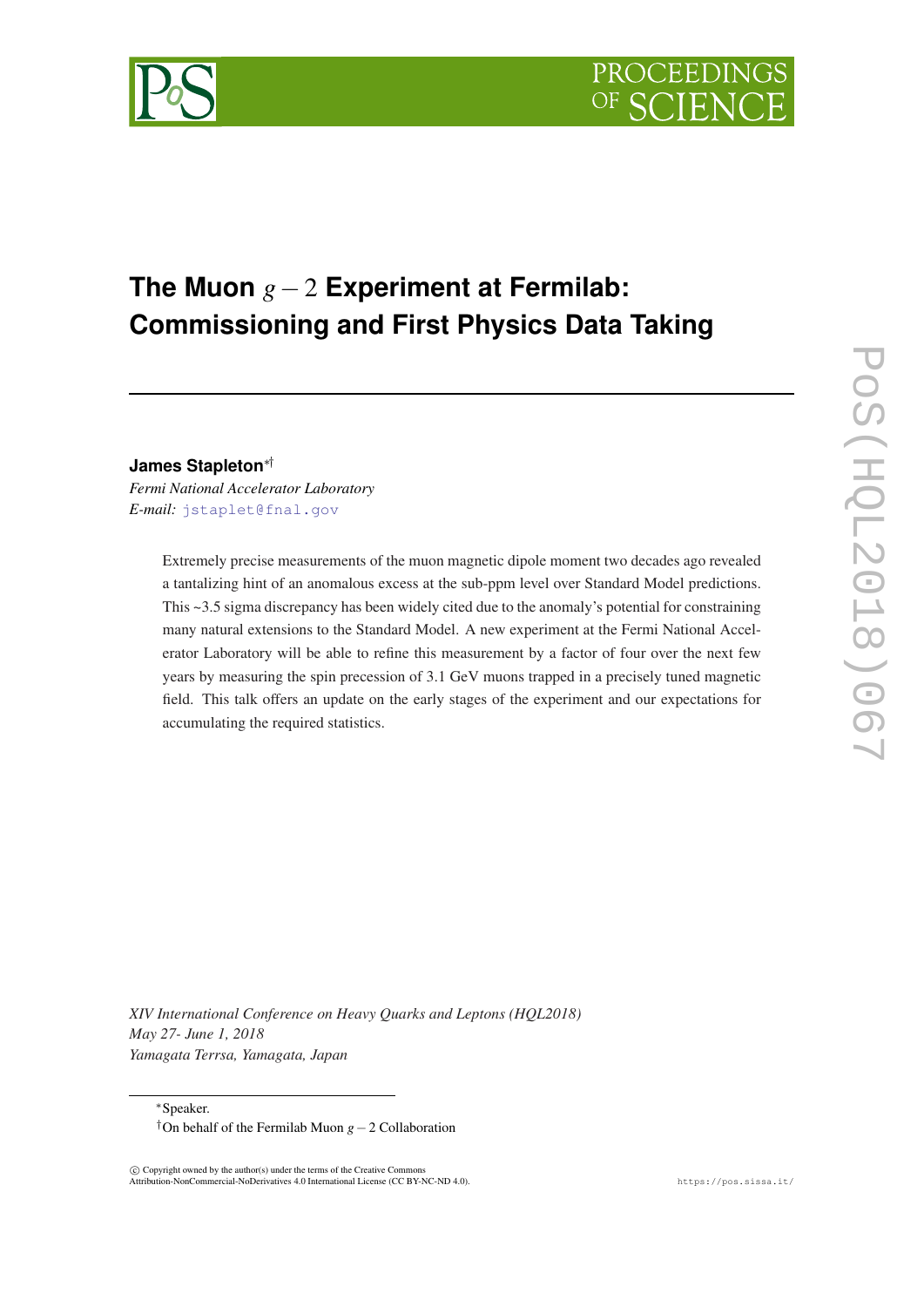# 1. Introduction

The measurement of magnetic dipole moments has a long history of challenging the most stringent applications of theories of idealized point particles: the ~0.2 % deviation of the electron's dipole moment was a critically precise test of quantum electrodynamics, while its mere existence in the neutron offered indirect evidence of quark structure as early as the 1930s.

In 2006 the E821 experiment at Brookhaven National Laboratory published a final report of  $a \geq 3\sigma$  excess in the magnetic dipole moment of the muon[\[1\]](#page-6-0). This discrepancy generated a great deal of interest because it challenged our understanding of precision effects such as highorder QED loops and hadronic vacuum polarization. More than a decade of refinement in these theoretical computations has pushed the original measurement to  $3.7\sigma$  excess over the Standard Model predictions available to date[\[2\]\[3\]](#page-6-0).

The 'anomaly'  $a_{\mu}$  is defined as the small deviation of the moment's *g*-factor beyond the value of 2 for a classical point-like particle:

$$
g_{\mu} = 2\left(1 + a_{\mu}\right) \tag{1.1}
$$

The anomaly would be zero without contributions of  $\simeq 10^{-3}$  from dipole self-interaction and higher-order QED loop diagrams,  $\simeq 10^{-7}$  from interactions with the hadronic vacuum, and  $\simeq 10^{-9}$ from weak interactions. The measured excess amounts to roughly  $3 \cdot 10^{-9}$  in the value of  $a_{\mu}$ , potentially as strong as the interactions which probe the weak sector at high masses. The 540 partper-billion measurement is already one of the most precise of any fundamental particle property and, if the excess is confirmed, it could represent muon-vacuum interactions with anything from MSSM to dark matter.

This groundbreaking measurement was the culmination of decades of work by a small, determined group of experimentalists, an effort stretching back to the early days of CERN. Exploiting the realization by Cassels *et al.*[[4](#page-6-0)] in 1957 that the spin precession of dynamically-stored muons is more sensitive to  $a<sub>u</sub>$  than muons at rest, the storage ring experiment used muons with carefullytuned momenta: a gamma factor  $\gamma \sim 29$  extends the lifetime of subject muons to  $\sim 64 \mu s$  while the corresponding 'magic momentum' *p* ∼ 3.1 GeV exactly cancels the spin precession contributions from the electrostatic quadrupoles used to maintain vertical focusing during storage. Injection into a precisely-controlled 1.45 Tesla dipole magnetic field traps the beam in the circular storage ring for  $\geq 170$  periods of the  $\omega_a$  oscillation, defined as the spin precession frequency relative to the cyclotron frequency of the muon momentum vector:

$$
\vec{\omega}_a \equiv \vec{\omega}_{\text{spin}} - \vec{\omega}_{\text{cyclotron}} \n= -\frac{q}{m} \left[ a_\mu \vec{B} - \left( a_\mu - \frac{1}{\gamma^2 - 1} \right) \frac{\vec{\beta} \times \vec{E}}{c} \right]
$$
\n(1.2)

or simply  $-a_{\mu}q\vec{B}/m$  for  $\gamma_{\text{magic}}^2 \equiv 1 + 1/a_{\mu}$ .

The physical mechanism of the measurement itself is exceedingly simple: correlations between muon spin and the momentum of its *e* <sup>±</sup> decay products imprints an oscillating energy asymmetry upon their outgoing direction in the lab frame. We effectively 'image' the muon spin precession through directional measurement of the time and energy spectrum of their decay products.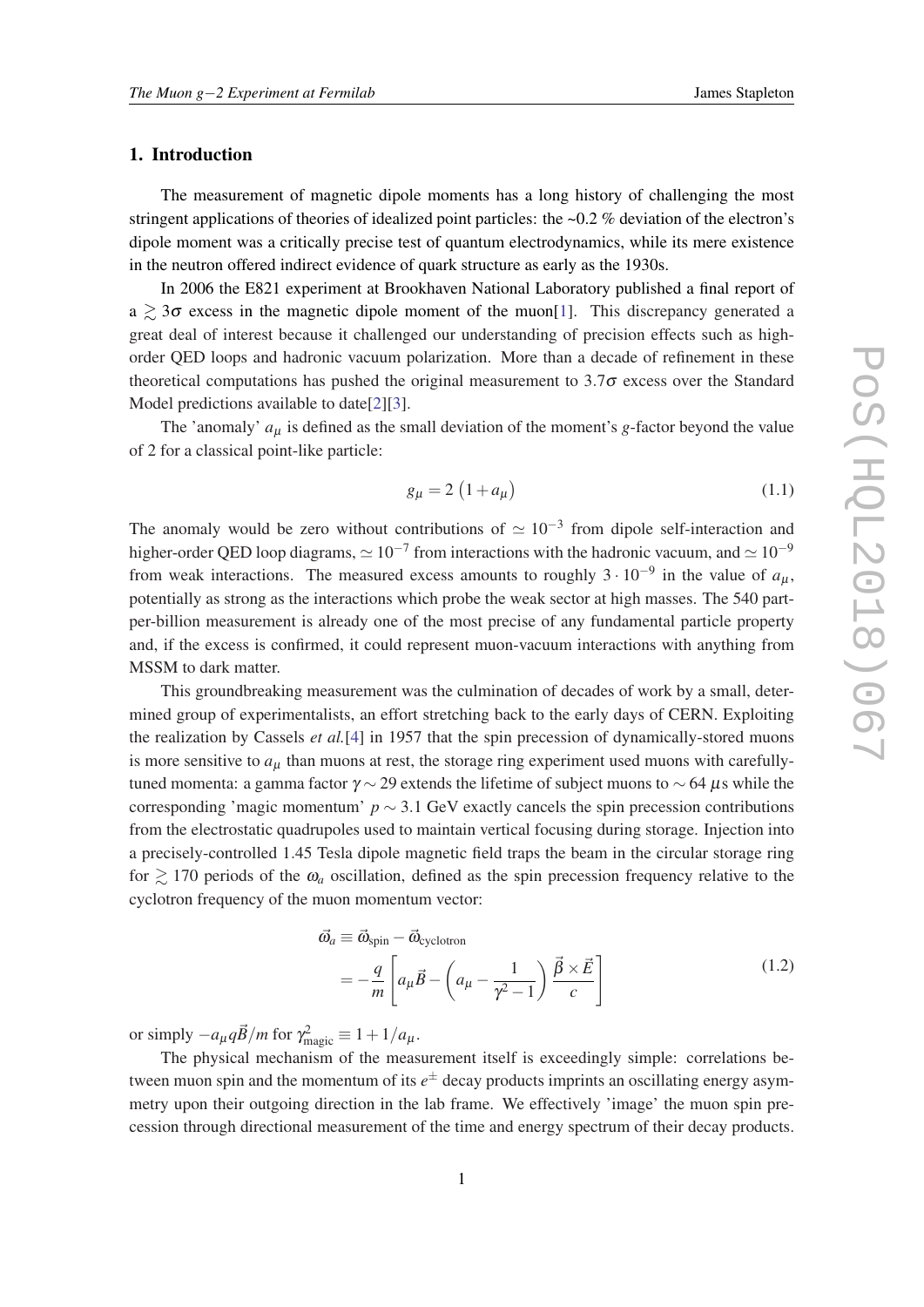This induces a distinct oscillation in the time histogram of the highest-energy positrons captured. An example is figure [1b](#page-4-0).

# 2. The New Experiment at Fermilab

The rigorous science program of the Alternating Gradient Synchrotron at Brookhaven limited the run time of the E821 experiment, but within a few years of the final report there emerged a significant effort to continue the experiment at Fermilab. With the decommissioning of the Tevatron and subsequent refitting aimed at high intensity production of medium-energy pions, Fermilab offered a unique opportunity to revive the storage ring experiment. We have leveraged the existing facilities and expertise in order to produce one of the world's highest intensity beams of polarized muons. With a comparable intensity, higher duty cycle, and strongly suppressed pion contamination compared to the AGS, the new beam line can deliver in 400 to 500 days of run time enough muons to generate a spin precession dataset roughly 20 times larger than that of E821, while reducing beam injection systematics.

The original E821 ring was transported from Brookhaven to Fermilab due to the prohibitive cost of manufacturing another one. It could not be transported standing on its edge, but with a diameter nearly four traffic lanes wide it could not be carried by road. Eventually it was decided to carry the ring by barge down the Eastern coast of the United States, around the Florida peninsula, into the Gulf, and up the Mississippi River to Illinois, where it was unloaded and transported the last few dozen miles to Fermilab. The entire journey took over a month to complete, and the last part of the journey consisted of several trips executed solely at night because it required a complete shutdown of one side of the freeway outside of Chicago.

The new installation aims to improve upon the original measurement on three fronts. While the larger dataset by itself may push the observed excess to much higher significance, we expect that we can improve magnetic field uniformity and precession measurement systematics by taking advantage of the cleaner muon beam and advancements in detector technologies since the Brookhaven experiment. We expect to achieve precision as good as 140ppb on the value of  $a<sub>u</sub>$ .

#### 2.1 Muon Beamline and Injection into the Storage Ring

The muon beamline now operating at Fermilab utilizes the LINAC, booster ring, recycler ring, and a portion of the Tevatron's main injector to produce an 8 GeV proton beam on the existing antiproton source's Inconel target for pion production. This delivers more than  $10^{11}$  protons per cycle at an average rate of 12 cycles per second. This produces pions in large amounts which are steered through the old antiproton line where the beam is conditioned and separated from residual protons, then directed through the debunching ring where several laps provide enough time for decay to muons and separation of these from remaining pions.

Delivered to the 'Muon Campus (MC) 1' experiment hall and handled by the last few focusing quadrupoles, the beam is injected into the ring through a small hole in the magnetic yoke steel and guided into the storage region by the inflector, a special superconducting tube used to shield the approaching muons from fringe field gradients of the magnetic dipole field. The momentum acceptance of the storage ring is constrained to roughly 0.2% variation about the magic momentum, which limits muon storage to 10k to 20k per 'fill'.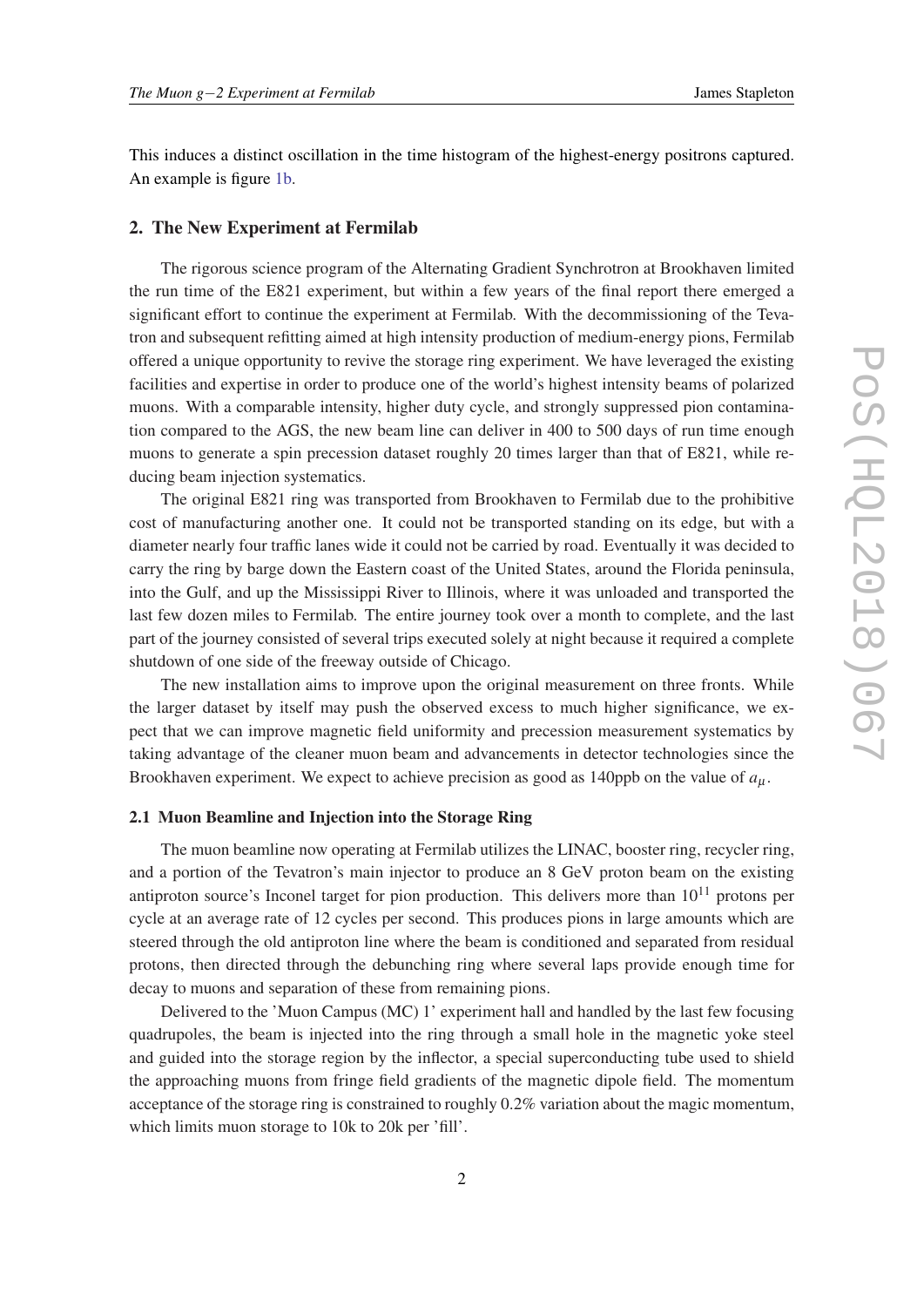The storage region is defined as a 9 cm diameter tunnel (torus) housed in aluminum vacuum chambers to prevent premature energy loss through interactions with atmosphere. The center of this tunnel is at a radius of 7.112 m from the center of the ring, where the muons' synchrotron radius corresponds to the 'magic momentum'. The muon beam is focused vertically by the electrostatic quadrupoles, and horizontally by the combined effect of these and the magnet's dipole field.

Muons are initially injected onto a circular orbit displaced 77 mm from the exact center of the ring. Fast electromagnetic kickers are used in the first turn to deflect the muons onto a properlycentered orbit, and kick amplitude provides a handle to tune the initial phase for horizontal betatron motion. The electrostatic quadrupoles are constructed so that in some sections, for a short time after injection, the beam can be intentionally displaced toward the outer or upper edge of the storage region against solid metal collimators. This 'scrapes' off the muons in the least desirable portion of the accepted kinematic phase space, ensuring that most of the remaining muons are well-centered within the storage region.

### 2.2 Muon Storage Ring and Dipole Field

The storage ring itself consists of three coils of Niobium-Titanium superconducting cable encased in a copper matrix with a design based on the TOPAZ solenoid used for the TRISTAN accelerator in Nippon[\[5](#page-6-0)]. With ~6 tons of cold mass carrying nearly 5 kiloAmperes (and ~680 tons of iron total) the ring stores 6 megajoules of energy when fully powered. The coils are installed on the inner radius of a metal frame including 'yoke' steel to extend and stabilize the magnetic field, and adjustable steel pole pieces extend from the yoke toward the center plane to diminish field irregularity in the muon storage region. Steel wedge-shaped shims installed between the yoke and pole pieces counteract the intrinsic quadrupole moment induced by the yoke's shape. The shims' positions can be radially adjusted, affecting only the dipole component of the field. The small radial component of the magnetic field is tuned using copper coils carrying a few hundred mA installed on the inner wall of the pole pieces. Inserted between the pole pieces are aluminum vacuum chambers to prevent muon energy loss through interactions with atmosphere. The vacuum chambers and yoke steel are assembled in 12 sections each covering  $30°$  of azimuth, each housing three 10° sections of upper and lower pole pieces.

In E821 the dipole field was regulated to a uniformity of 1 ppm averaged over azimuth, and the new installation at Fermilab achieved a factor  $3\times$  better in 2016. This is accomplished using NMR probes to measure the spin precession frequency of protons as a proxy for the magnitude of the magnetic field. A series of 378 probes are installed at fixed locations next to the pole pieces, and they are cross-calibrated by probes installed on a movable 'trolley' which travels the full azimuth of the ring to measure the field's cross-section in the storage region. Trolley runs are performed regularly during scheduled or unscheduled beam down times.

#### 2.3 Major Detector Systems

The major detector systems are a series of positron calorimeters installed around the azimuth which capture positrons as they spiral toward the center of the ring, and straw trackers positioned in front of two of the calorimeters. Segmented calorimeters intercept decay positrons in a  $6 \times 9$ array of small lead-fluoride crystals. The positron generates  $e^{\pm}$  showers whose Čerenkov photons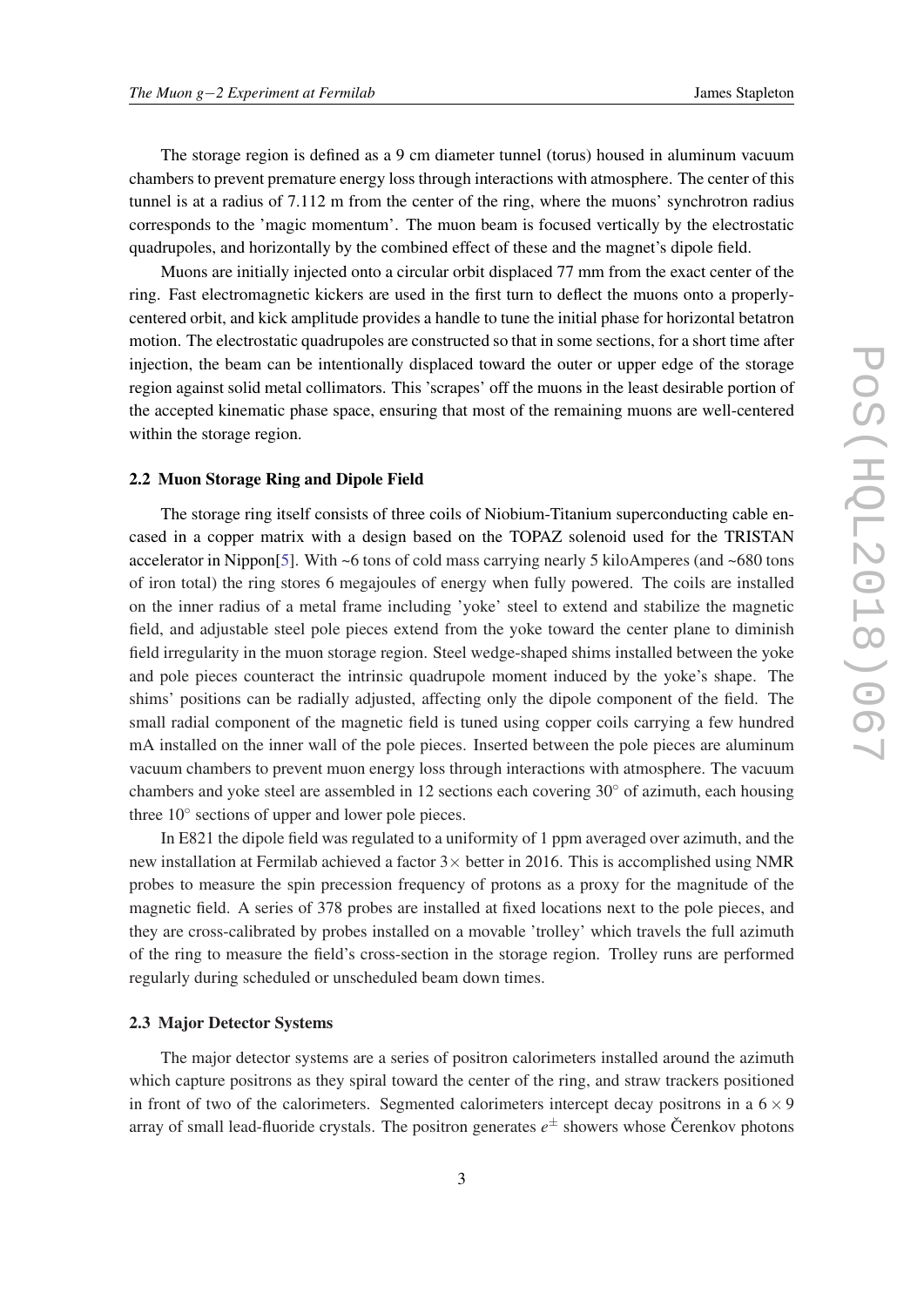<span id="page-4-0"></span>

Figure 1: a) Yoke steel, superconducting coils, and the elements used to shape the magnetic field near the muon storage region. The center of the ring is to the left. b) This figure was accumulated from 60 hours of data from 22 - 25 Apr 2018 and has approximately 0.95 billion positrons. The number of wiggles is similar to the one achieved by BNL in 1999.

are measured by silicon photomultipliers at the rear at a depth of 14 cm. This is a significant improvement over the E821 positron calorimeters, which were not truly segmented and could not reconstruct single positrons with a position and energy to the same degree. Sensitive to positrons between tens of MeV to a few GeV, their energy resolution of a few percent is more than adequate for the purpose of measuring the energy-dependent oscillating asymmetry in positron production which encodes the muon spin precession. The acceptance of the calorimeters to all decay positrons is roughly one-third due to the calorimeters' height (just over 15 cm) and the dipole field's tendency to bend decay positron trajectories inward[\[6\]](#page-6-0)[[7](#page-6-0)].

The gain stability of the silicon photomultipliers is monitored closely, greatly improving the benefit of positron hit reconstruction. The 'laser hut', a separate booth in the experiment hall outside the storage ring, houses laser production and control equipment which serves every crystal of every calorimeter plus a few ancillary detectors. Six laser heads are fired roughly simultaneously, and optical fibers carry their signal to the inside of the ring where each source is split and routed into four calorimeters. Inside the calorimeter installation, the signal is split again into (at least) 54 separate optical fibers by a diffuser, routed to a 'faceplate' delivers optical light into each crystal[\[8\]](#page-6-0).

Two straw trackers each consist of 8 double layers of aluminized mylar drift tubes which measure ionization in argon-ethane gas. They are used primarily to track positrons back to muon decay positions in order to deduce the spatial distribution of muons in the storage region. This represents another significant improvement over E821 as we can convolve this distribution with the magnetic field measured by trolley probes, which reduces the overall systematics on muon spin precession measurement[[9](#page-6-0)].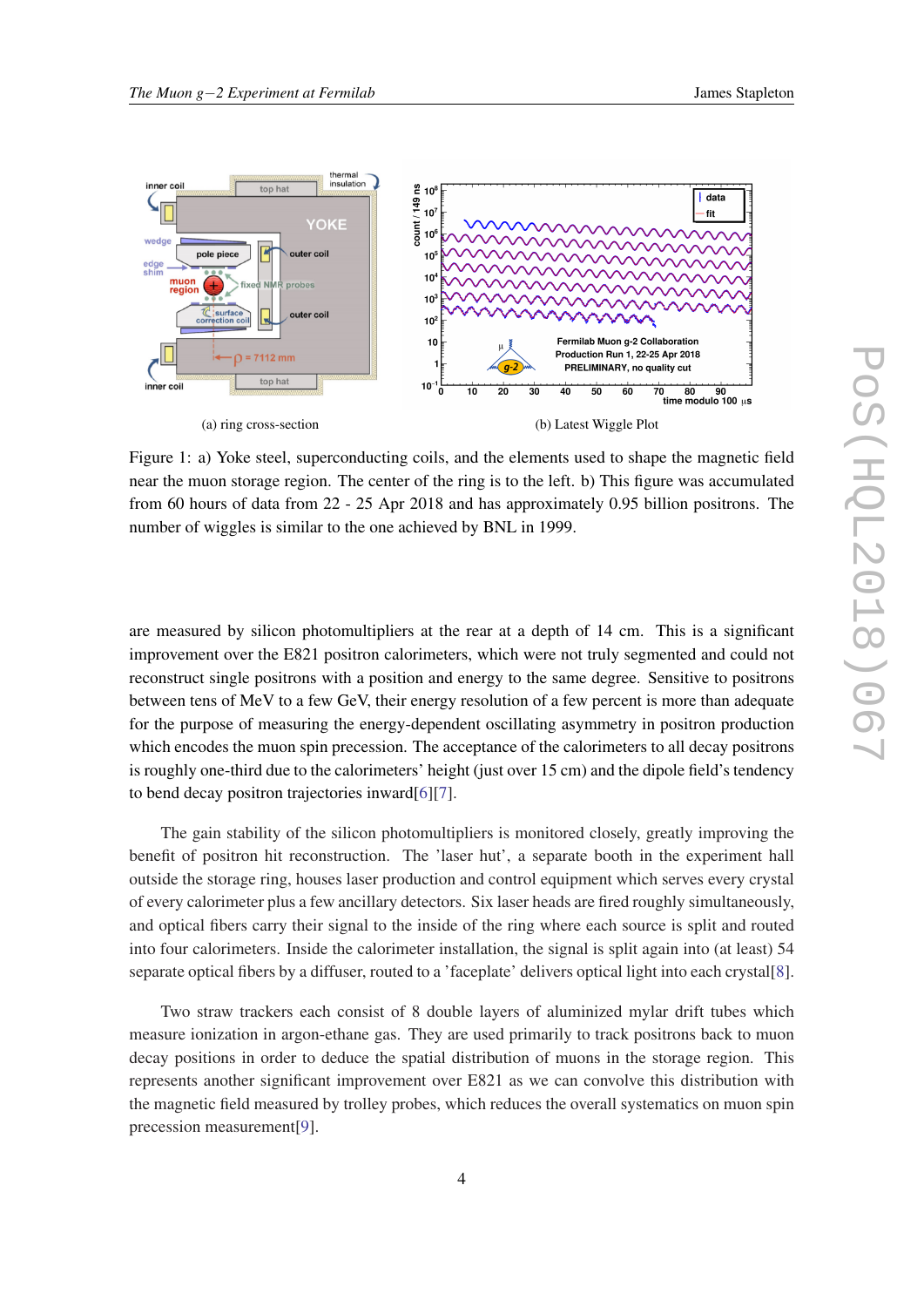### 2.4 The Measurement and its Uncertainties

The final determination of the dipole moment anomaly composes it as a product of factors:

$$
a_{\mu} = \frac{g_e}{2} \left( \frac{\omega_a}{\omega_p} \right) \left( \frac{m_{\mu}}{m_e} \right) \left( \frac{\mu_p}{\mu_e} \right). \tag{2.1}
$$

(See the Technical Design Report[[10\]](#page-6-0) for a derivation.) The factors external to this experiment are known to high precision, with  $\delta g_e = 0.28$  ppt,  $\delta (m_\mu/m_e) = 25$  ppt, and  $\delta (\mu_p/\mu_e) = 8$  ppb. The contributions to uncertainty on  $\omega_a/\omega_p$  are well understood due to the maturity of the experiment, and the new installation at Fermilab includes a concrete, achievable roadmap to reducing the uncertainty from each source. The target for  $\omega_a$  is 100 ppb (stat.) + 70 ppb (syst.), a significant improvement over E821. The reduction in statistical uncertainty is of course due to the factor  $\sim$  20 $\times$  more data expected in the Fermilab operation, while the upgraded detector and beam control elements allow reduction of all of the major systematic uncertainties which affected the E821 result.

One of the largest systematics for the previous experiment's precession measurement was gain variations in the PMTs reading out the calorimeters; the new laser-based gain calibration system and the change to silicon photomultipliers is expected to reduce this contribution from 120 ppb to as low as 20 ppb. The  $6 \times 9$  segmented calorimeter design greatly improves our ability to resolve coincident positron hits and hits from muons (which occasionally lose energy and leak out of the storage region) reducing by a factor of 2 and 4, respectively, the uncertainty contributions from each effect.

The remaining  $\omega_a$  systematics are mostly the effect of deviations from the ideal path in the storage region. Muons not centered in the storage region undergo horizontal and vertical betatron motion, causing the muon bunch to orbit a fixed point in phase space composed of displacement distance from the center and lateral displacement of the momentum vector from ideal circular motion. While the segmented calorimeters can detect this beam motion much better than the monolithic design, the real improvement here is due to the straw trackers: their ability to track positrons back to the storage region gives us a direct picture of the muon beam's movement and is expected to reduce the uncertainty contribution from horizontal and vertical motion by a factor of two each.

We quantify the magnetic field strength according to  $\omega_p$ , the spin precession rate for protons, using NMR probes. The field strength directly affects the relationship between spin precession rate and the dipole moment, and  $\omega_p$  therefore has a commensurate contribution to the uncertainty on  $a_{\mu}$ . The Fermilab experiment targets an  $\omega_p$  uncertainty of 70 ppm, reduced from the Brookhaven iteration's 170 ppm. Gains come from improved magnet shimming and temperature stability as well as from a variety of monitoring improvements, including more frequent calibrations, a larger number of fixed probes, and upgraded electronics. The trolley design was significantly updated according to experience from the Brookhaven experiment, boasting movable probes, better position control and monitoring, more probes at larger radii in the storage region, an improved power supply, and resilience to temperature effects.

# 3. Status and Outlook

The muon beamline and storage ring were first commissioned in a run over several weeks in